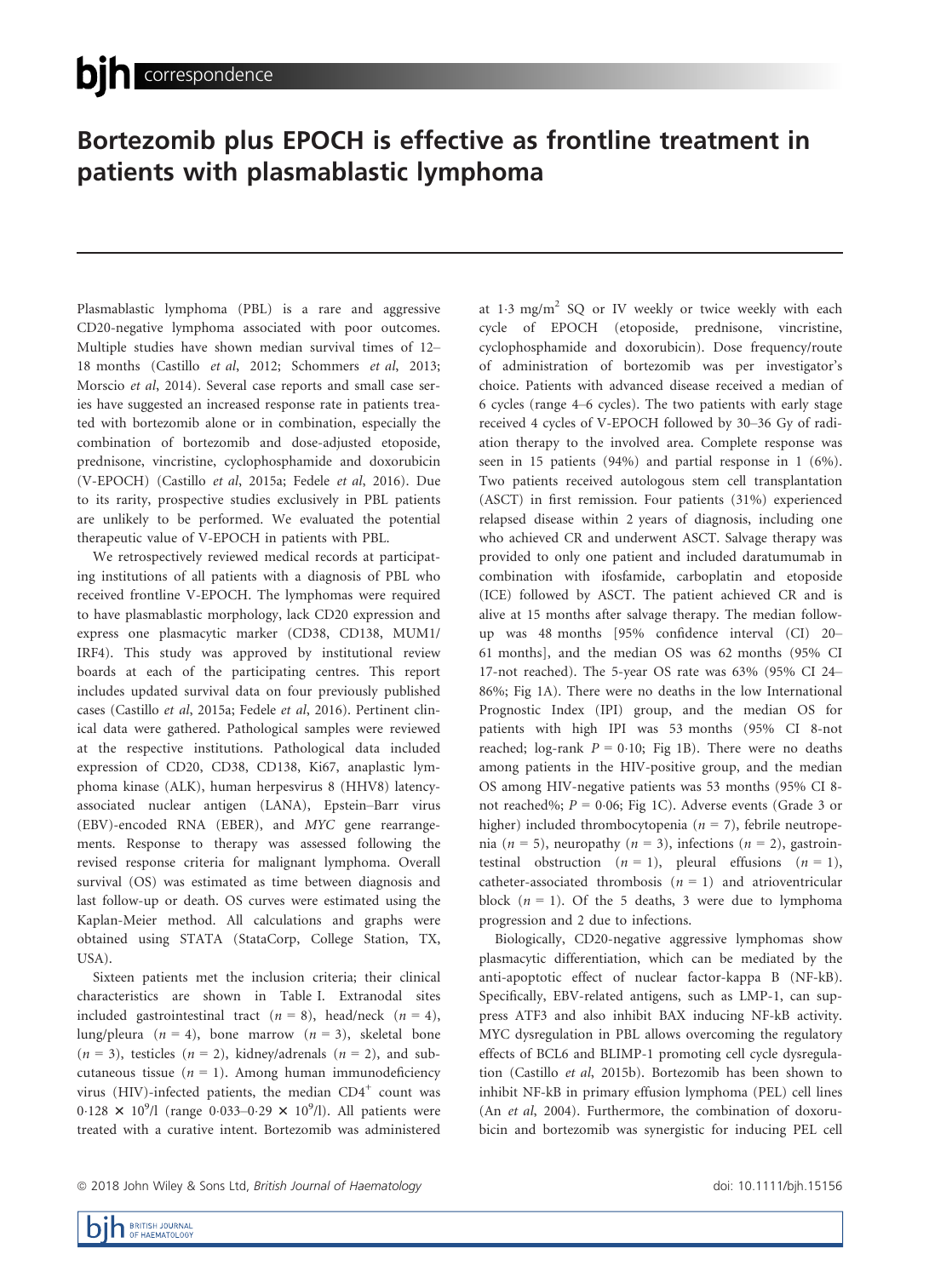Table I. Patients' clinicopathological characteristics.

| Characteristic                   | Number | Percentage |
|----------------------------------|--------|------------|
| Age $\geq 60$ years              | 6/16   | 38         |
| Male sex                         | 15/16  | 94         |
| ECOG performance score >1        | 7/16   | 44         |
| Increased LDH level              | 8/16   | 50         |
| Advanced stage                   | 14/16  | 88         |
| Extranodal involvement           | 16/16  | 100        |
| Low/low intermediate IPI score   | 5/16   | 37         |
| High/high intermediate IPI score | 10/16  | 63         |
| HIV infection                    | 6/16   | 38         |
| CD20 expression                  | 0/16   | 0          |
| CD38/CD138 expression            | 16/16  | 100        |
| HHV8 LANA expression             | 0/10   | 0          |
| ALK expression                   | 0/10   | 0          |
| Ki67 expression $\geq$ 80%       | 14/16  | 88         |
| EBER ISH positive                | 9/14   | 64         |
| MYC rearrangements               | 8/10   | 80         |
|                                  |        |            |

ALK, anaplastic lymphoma kinase; EBER ISH, Epstein–Barr virusencoded RNA in situ hybridisation; ECOG, Eastern Central Oncology Group; HHV8 LANA, human herpesvirus 8 latent nuclear antigen; HIV, human immunodeficiency virus; IPI, International Prognostic Index; LDH, lactate dehydrogenase.

killing. In a murine xenograft model, bortezomib was associated with downregulation of cell cycle progression, DNA replication and down-regulation of MYC-target genes, resulting in longer survival of PEL-bearing mice (Sarosiek et al, 2010). EPOCH has been shown to be associated with better outcomes than cyclophosphamide, doxorubicin, vincristine and prednisone (CHOP), especially in double hit and HIVassociated lymphomas (Barta et al, 2012; Petrich et al, 2014). Our study suggests that V-EPOCH is feasible and effective as frontline treatment in patients with PBL, and is associated with a complete response rate exceeding 90% as well as a 5 year OS rate of 65%.

The patients presented here have been treated at reference centres, which can introduce selection bias. However, some of the patients were older than 60 years, had poor performance status, and many had HIV infection. Despite the encouraging results, HIV-negative and patients with high IPI scores had worse outcomes. Given the observed efficacy, prospective studies are needed to confirm the therapeutic role of V-EPOCH in PBL. However, toxicity has remained an issue with high rates of febrile neutropenia, neuropathy and infectious complications. Therefore, other potent and safe agents are needed. Agents of interest include daratumumab, anti-PD-L1 monoclonal antibodies, and agents that downregulate MYC function.

### Acknowledgements

Portions of this research have been submitted to the 2017 American Society of Hematology Annual Meeting in Atlanta, GA, USA.



Fig 1. Overall survival estimates for (A) the entire group, (B) per IPI score, and (C) per HIV status. HIV, human immunodeficiency virus; IPI, International Prognostic Index; PBL, plasmablastic lymphoma. [Colour figure can be viewed at wileyonlinelibrary.com]

# Authorship contributions

JJC designed the research and wrote the initial manuscript. JJC and TGG analysed the data. All the authors provided data, and critically read and approved the final manuscript.